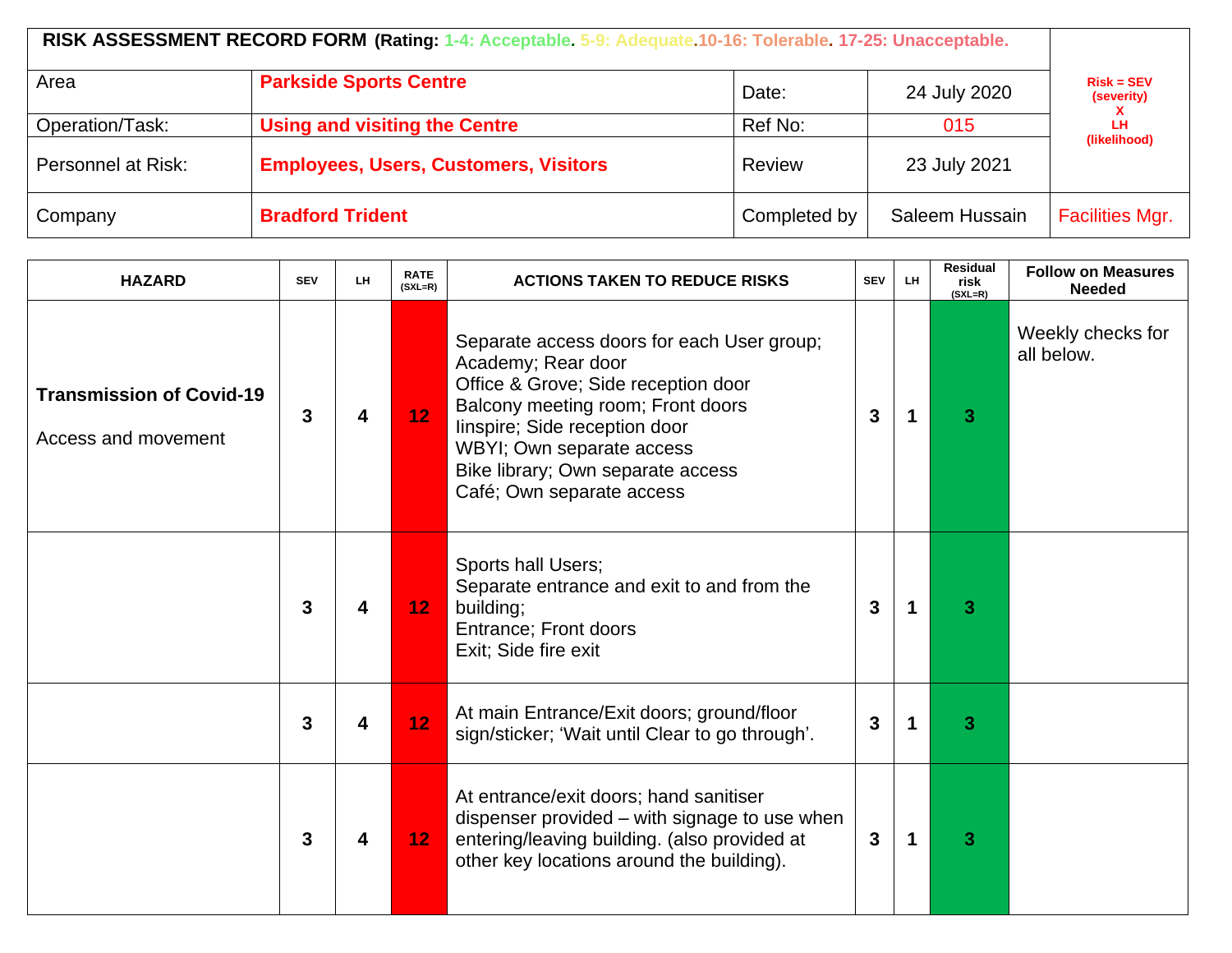|                    | RISK ASSESSMENT RECORD FORM (Rating: 1-4: Acceptable. 5-9: Adequate. 10-16: Tolerable. 17-25: Unacceptable. |              |                |                            |  |
|--------------------|-------------------------------------------------------------------------------------------------------------|--------------|----------------|----------------------------|--|
| Area               | <b>Parkside Sports Centre</b>                                                                               | Date:        | 24 July 2020   | $Risk = SEV$<br>(severity) |  |
| Operation/Task:    | <b>Using and visiting the Centre</b>                                                                        | Ref No:      | 015            | LH.<br>(likelihood)        |  |
| Personnel at Risk: | <b>Employees, Users, Customers, Visitors</b>                                                                | Review       | 23 July 2021   |                            |  |
| Company            | <b>Bradford Trident</b>                                                                                     | Completed by | Saleem Hussain | <b>Facilities Mgr.</b>     |  |

| <b>HAZARD</b>                   | <b>SEV</b>   | LH | <b>RATE</b><br>$(SXL=R)$ | <b>ACTIONS TAKEN TO REDUCE RISKS</b>                                                                                                                                         | <b>SEV</b>     | LH.         | <b>Residual</b><br>risk<br>$(SXL=R)$ | <b>Follow on Measures</b><br>Needed / by |
|---------------------------------|--------------|----|--------------------------|------------------------------------------------------------------------------------------------------------------------------------------------------------------------------|----------------|-------------|--------------------------------------|------------------------------------------|
| <b>Transmission of Covid-19</b> | $\mathbf{3}$ | 4  | 12                       | At balcony stairs; floor sign/sticker; 'Wait until<br>Clear to go through'.                                                                                                  | $\overline{3}$ | $\mathbf 1$ | 3                                    |                                          |
|                                 | 3            | 4  | 12                       | Rear stairs; One-way route signage displayed<br>to go up and down stairs on left side.                                                                                       | $\mathbf{3}$   | $\mathbf 1$ | 3                                    |                                          |
|                                 | 3            | 4  | 12                       | To avoid crowding in any common area - Floor<br>Stickers installed; 'stand 2m apart'.                                                                                        | $\overline{3}$ | 1           | 3                                    |                                          |
|                                 | 3            | 4  | 12 <sub>1</sub>          | Chairs in balcony and Grove reduced and<br>placed 2m apart.<br>Balcony capacity;<br>4 as office; 10 as meeting; 15 as viewing.<br>Grove capacity;<br>10 as class or meeting. | $\mathbf{3}$   | -1          | 3                                    |                                          |
|                                 | $\mathbf{3}$ | 4  | 12 <sub>1</sub>          | Doors and windows to outside areas to be kept<br>open (weather permitting).                                                                                                  | $\overline{3}$ | $\mathbf 1$ | 3                                    |                                          |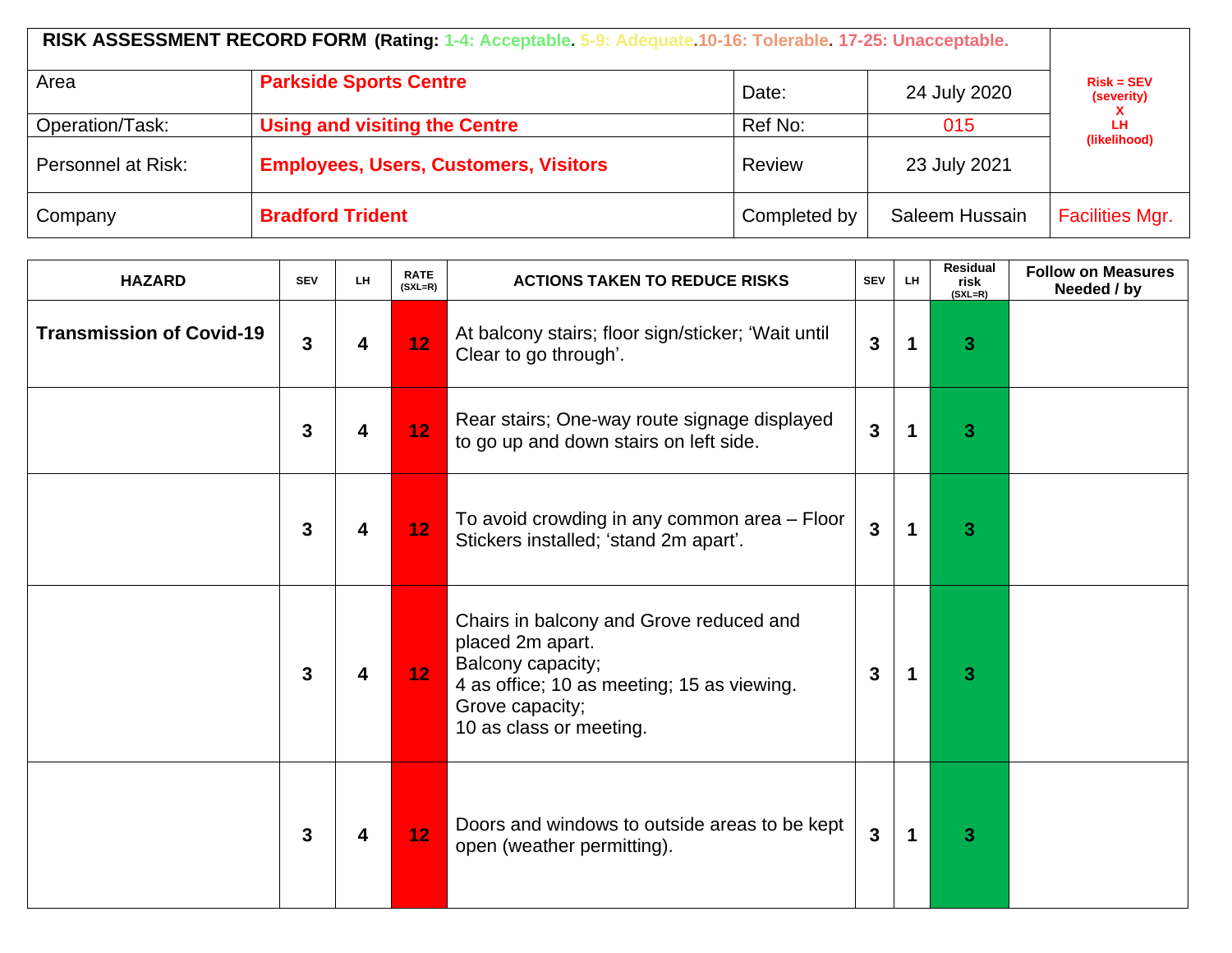| Area               | <b>Parkside Sports Centre</b>                | Date:        | 24 July 2020   | $Risk = SEV$<br>(severity) |  |
|--------------------|----------------------------------------------|--------------|----------------|----------------------------|--|
| Operation/Task:    | <b>Using and visiting the Centre</b>         | Ref No:      | 015            | LН<br>(likelihood)         |  |
| Personnel at Risk: | <b>Employees, Users, Customers, Visitors</b> | Review       | 23 July 2021   |                            |  |
| Company            | <b>Bradford Trident</b>                      | Completed by | Saleem Hussain | <b>Facilities Mgr.</b>     |  |

| <b>HAZARD</b>                   | <b>SEV</b>                                                                                     | LH | <b>RATE</b><br>$(SXL=R)$ | <b>ACTIONS TAKEN TO REDUCE RISKS</b>                                                                                                                                                                                                    | <b>SEV</b>              | LH.         | <b>Residual</b><br>risk<br>$(SXL=R)$ | <b>Follow on Measures</b><br><b>Needed</b> |
|---------------------------------|------------------------------------------------------------------------------------------------|----|--------------------------|-----------------------------------------------------------------------------------------------------------------------------------------------------------------------------------------------------------------------------------------|-------------------------|-------------|--------------------------------------|--------------------------------------------|
| <b>Transmission of Covid-19</b> | Daily cleaning to incorporate cleaning of touch<br>12<br>3<br>4<br>surfaces with disinfectant. |    | $\mathbf{3}$             | $\mathbf 1$                                                                                                                                                                                                                             | $\overline{\mathbf{3}}$ |             |                                      |                                            |
|                                 | 3                                                                                              | 4  | 12 <sub>1</sub>          | Signage in toilets to Wash hands for at least 20<br>seconds with soap and then thoroughly dry<br>hands before leaving toilets.                                                                                                          | $\mathbf{3}$            | $\mathbf 1$ | 3                                    |                                            |
|                                 | 3                                                                                              | 4  | 12 <sub>1</sub>          | User groups/Staff to schedule appointments<br>with their clients/customers at timely intervals<br>that avoid people congregating at the centre.<br>Schedule appointment arrives - seen - leaves<br>building - next appointment arrives. | $\overline{3}$          | 1           | 3                                    |                                            |
|                                 | 3                                                                                              | 4  | 12 <sub>2</sub>          | Before/After each session/class/meeting etc;<br>Disinfectant applied to contact surfaces in<br>respective area (desk, tables, door handles,<br>door plates etc.).                                                                       | $\mathbf{3}$            | 1           | 3                                    |                                            |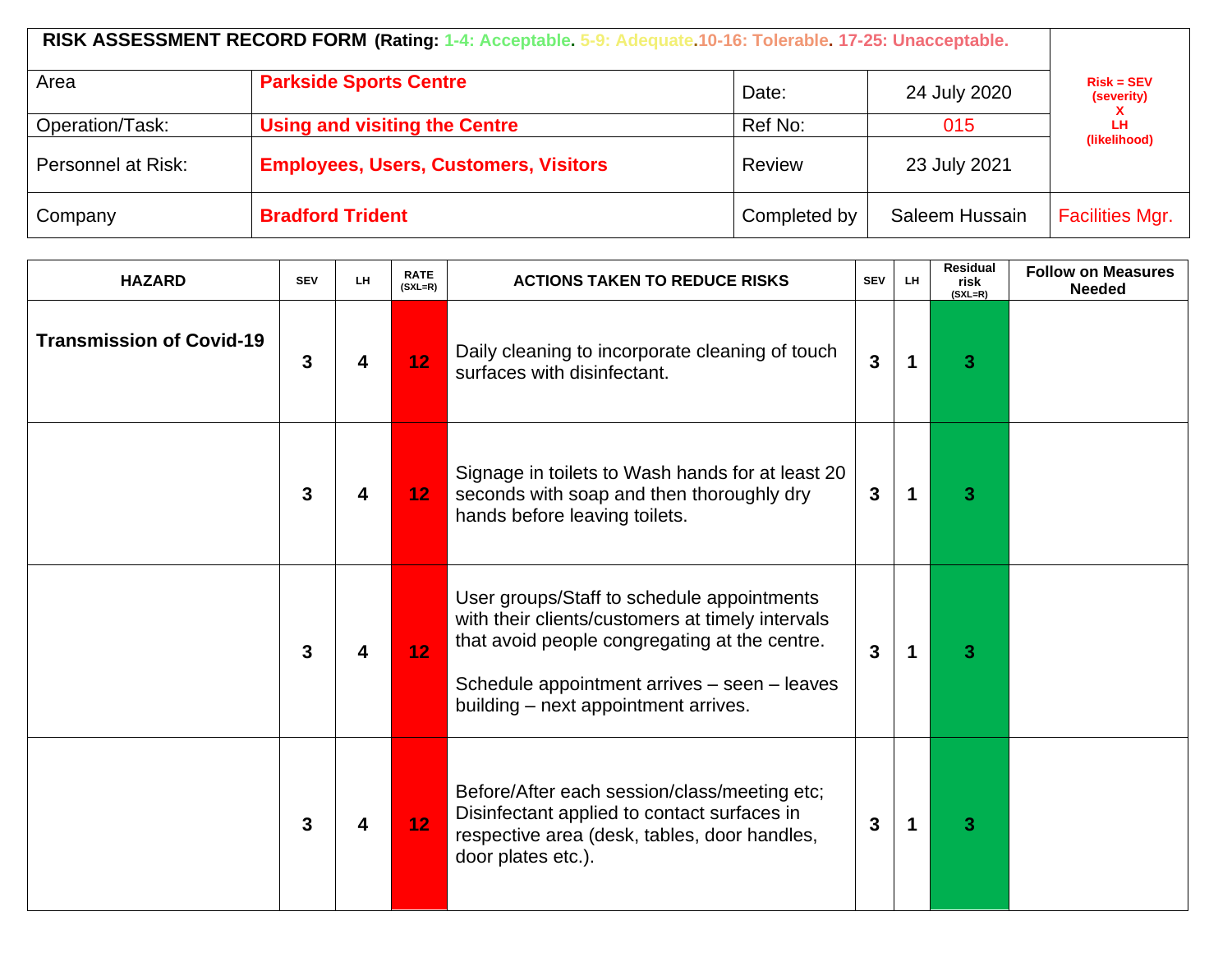|                    | RISK ASSESSMENT RECORD FORM (Rating: 1-4: Acceptable. 5-9: Adequate. 10-16: Tolerable. 17-25: Unacceptable. |              |                |                            |  |  |  |  |  |
|--------------------|-------------------------------------------------------------------------------------------------------------|--------------|----------------|----------------------------|--|--|--|--|--|
| Area               | <b>Parkside Sports Centre</b>                                                                               | Date:        | 24 July 2020   | $Risk = SEV$<br>(severity) |  |  |  |  |  |
| Operation/Task:    | <b>Using and visiting the Centre</b>                                                                        | Ref No:      | 015            | LН<br>(likelihood)         |  |  |  |  |  |
| Personnel at Risk: | <b>Employees, Users, Customers, Visitors</b>                                                                | Review       | 23 July 2021   |                            |  |  |  |  |  |
| Company            | <b>Bradford Trident</b>                                                                                     | Completed by | Saleem Hussain | <b>Facilities Mgr.</b>     |  |  |  |  |  |

| <b>HAZARD</b>                   | <b>SEV</b>                                                                                                                                                                                                                           | LH | <b>RATE</b><br>$(SXL=R)$ | <b>ACTIONS TAKEN TO REDUCE RISKS</b>                                                                                                                                                                                   | <b>SEV</b>     | LH | <b>Residual</b><br>risk<br>$(SXL=R)$ | <b>Follow on Measures</b><br><b>Needed</b> |
|---------------------------------|--------------------------------------------------------------------------------------------------------------------------------------------------------------------------------------------------------------------------------------|----|--------------------------|------------------------------------------------------------------------------------------------------------------------------------------------------------------------------------------------------------------------|----------------|----|--------------------------------------|--------------------------------------------|
| <b>Transmission of Covid-19</b> | User groups/Centre office/Staff;<br>To refer anyone visiting the building (with<br>Covid symptoms) to Covid poster and request<br>3<br>12 <sub>1</sub><br>4<br>they go home IMMEDIATELY and self-isolate<br>and follow NHS guidance. |    | $\mathbf{3}$             | 1                                                                                                                                                                                                                      | 3              |    |                                      |                                            |
|                                 | 3                                                                                                                                                                                                                                    |    | 12 <sub>1</sub>          | Centre office/Staff to monitor how many people<br>in the building/area at any one time.<br>To limit numbers using areas - to allow social<br>distancing.<br>Floor Stickers installed as reminder;<br>'stand 2m apart'. | $\overline{3}$ | 1  | 3                                    |                                            |
|                                 | 3                                                                                                                                                                                                                                    | 4  | 12                       | Centre office desks separate at least 2m apart                                                                                                                                                                         | $\mathbf{3}$   | 1  | 3                                    |                                            |
|                                 | 3                                                                                                                                                                                                                                    | 4  | 12                       | Centre office/Staff receiving Post/Cash etc.<br>To wash hands/use sanitiser after handling.<br>Make hand sanitiser, tissue, disinfectant<br>available in Centre office/Sports hall office.                             | 3              |    | 3                                    |                                            |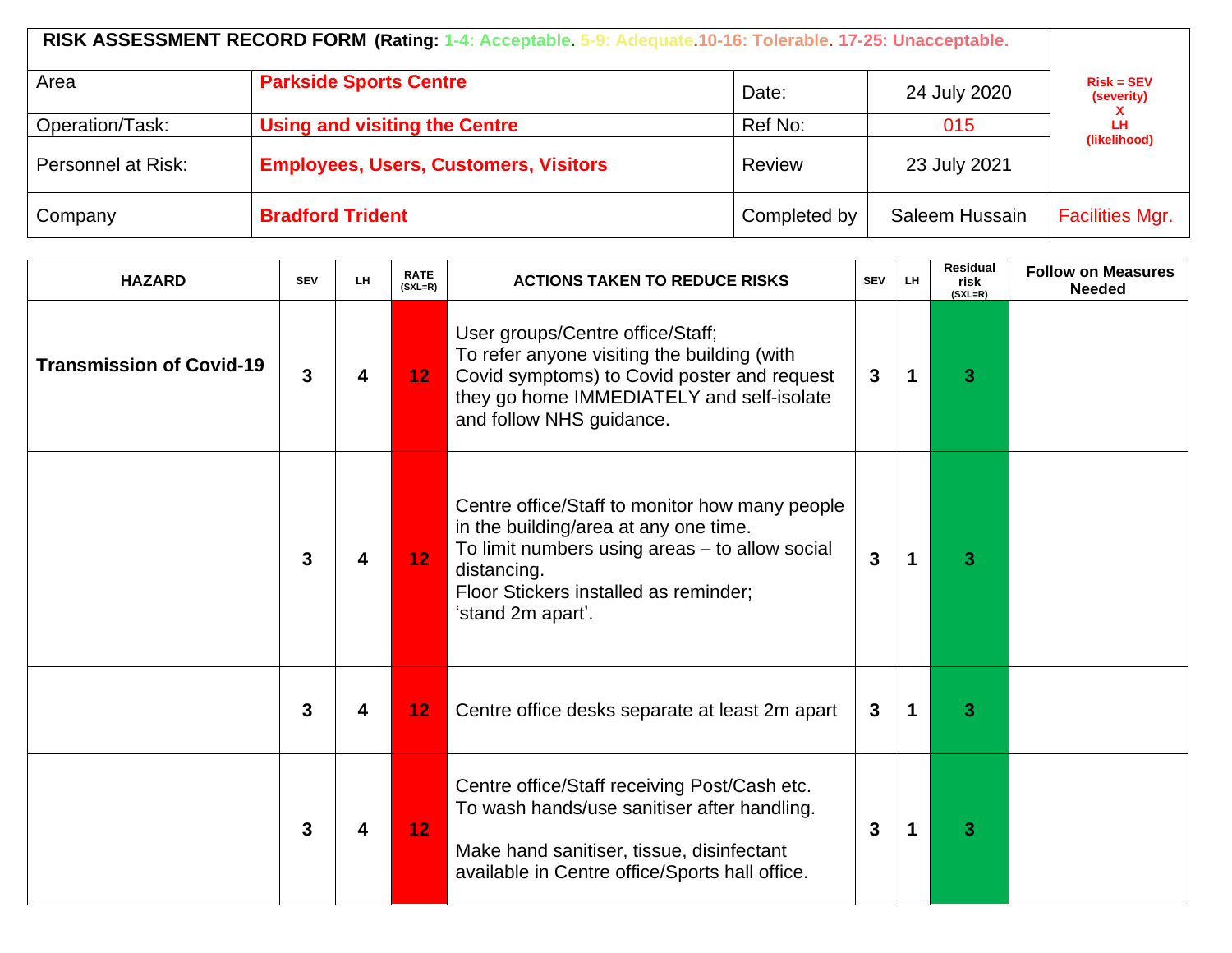|                    | RISK ASSESSMENT RECORD FORM (Rating: 1-4: Acceptable. 5-9: Adequate.10-16: Tolerable. 17-25: Unacceptable. |              |                |                                                  |  |
|--------------------|------------------------------------------------------------------------------------------------------------|--------------|----------------|--------------------------------------------------|--|
| Area               | <b>Parkside Sports Centre</b>                                                                              | Date:        | 24 July 2020   | $Risk = SEV$<br>(severity)<br>LН<br>(likelihood) |  |
| Operation/Task:    | <b>Using and visiting the Centre</b>                                                                       | Ref No:      | 015            |                                                  |  |
| Personnel at Risk: | <b>Employees, Users, Customers, Visitors</b>                                                               | Review       | 23 July 2021   |                                                  |  |
| Company            | <b>Bradford Trident</b>                                                                                    | Completed by | Saleem Hussain | <b>Facilities Mgr.</b>                           |  |

| <b>HAZARD</b>                   | <b>SEV</b> | LH | <b>RATE</b><br>$(SXL=R)$ | <b>ACTIONS TAKEN TO REDUCE RISKS</b>                                                                                                                                                                                                                          | <b>SEV</b>   | LH. | <b>Residual</b><br>risk<br>$(SXL=R)$ | <b>Follow on Measures</b><br><b>Needed</b> |
|---------------------------------|------------|----|--------------------------|---------------------------------------------------------------------------------------------------------------------------------------------------------------------------------------------------------------------------------------------------------------|--------------|-----|--------------------------------------|--------------------------------------------|
| <b>Transmission of Covid-19</b> | 3          | 4  | 12 <sub>1</sub>          | Tissues provided at photocopier to use when<br>lifting cover and pressing buttons etc. to avoid<br>direct contact with hand.                                                                                                                                  | 3            | 1   | 3                                    |                                            |
|                                 | 3          | 4  | 12 <sub>1</sub>          | Staff to wipe down their own desk, keyboard,<br>mouse, phone etc. at Start and End of shift.                                                                                                                                                                  | $\mathbf{3}$ | 1   | 3                                    |                                            |
|                                 | 3          | 4  | 12 <sub>1</sub>          | Sports hall users; Implement where possible;<br>Regular users;<br>Invoice emailed to User group Leader.<br>Monthly up-front bacs payment by User group<br>Leader.<br>Implement 7 day notice cancellation policy.<br>Other users;<br>Contactless card payment. | $\mathbf{3}$ | 1   | 3                                    |                                            |
|                                 | 3          | 4  | 12 <sub>1</sub>          | Sports hall users;<br>No access to showers or changing rooms<br>(only toilet).<br>Sports hall users to arrive in kit.                                                                                                                                         | 3            | 1   | 3                                    |                                            |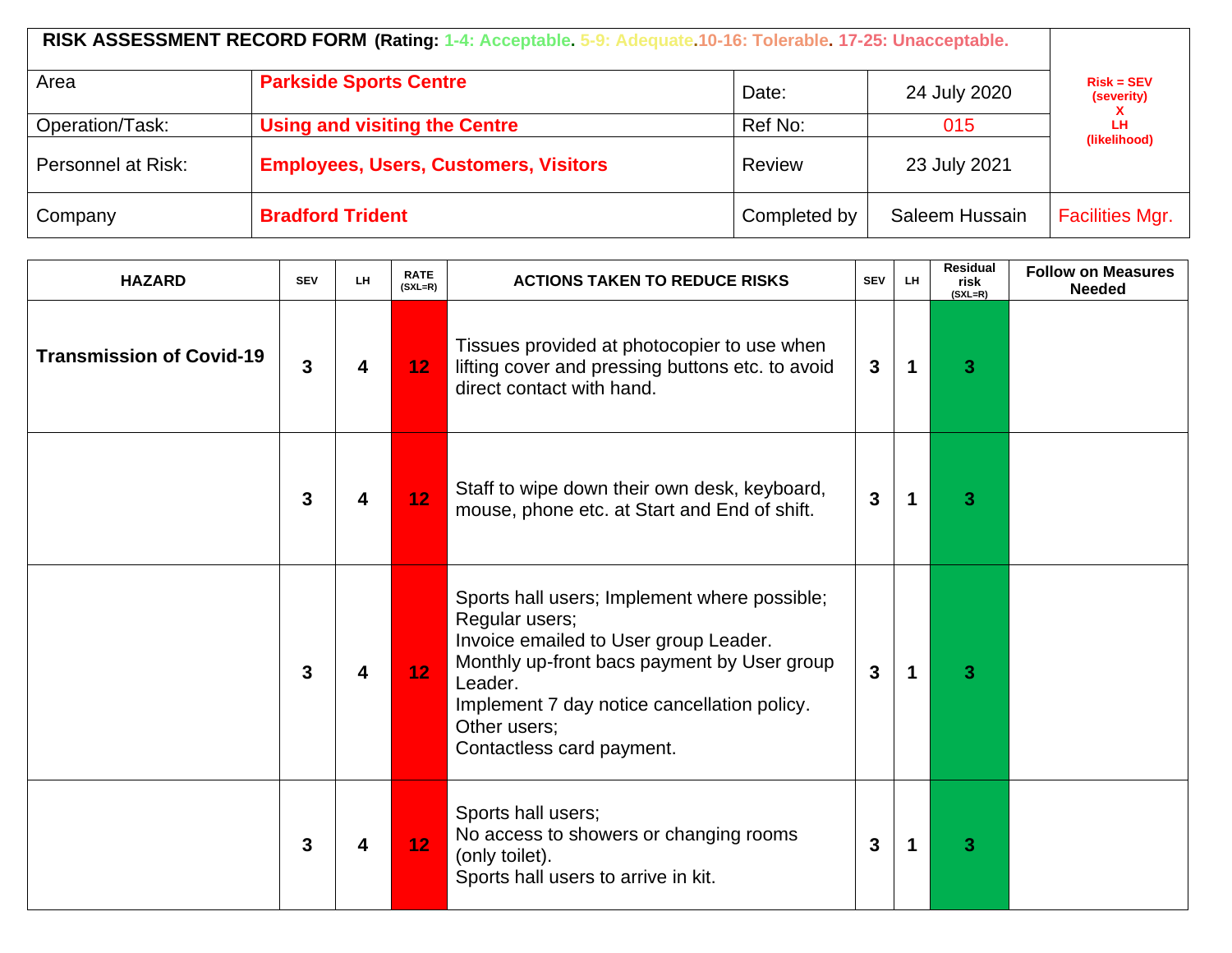|                    | RISK ASSESSMENT RECORD FORM (Rating: 1-4: Acceptable. 5-9: Adequate. 10-16: Tolerable. 17-25: Unacceptable. |              |                |                            |  |  |  |  |  |  |
|--------------------|-------------------------------------------------------------------------------------------------------------|--------------|----------------|----------------------------|--|--|--|--|--|--|
| Area               | <b>Parkside Sports Centre</b>                                                                               | Date:        | 24 July 2020   | $Risk = SEV$<br>(severity) |  |  |  |  |  |  |
| Operation/Task:    | <b>Using and visiting the Centre</b>                                                                        | Ref No:      | 015            | LН<br>(likelihood)         |  |  |  |  |  |  |
| Personnel at Risk: | <b>Employees, Users, Customers, Visitors</b>                                                                | Review       | 23 July 2021   |                            |  |  |  |  |  |  |
| Company            | <b>Bradford Trident</b>                                                                                     | Completed by | Saleem Hussain | <b>Facilities Mgr.</b>     |  |  |  |  |  |  |

| <b>HAZARD</b>                                                             | <b>SEV</b> | LH. | <b>RATE</b><br>$(SXL=R)$ | <b>ACTIONS TAKEN TO REDUCE RISKS</b>                                                                                                                                                                                                                        | <b>SEV</b>   | LH. | Residual<br>risk<br>$(SXL=R)$ | <b>Follow on Measures</b><br><b>Needed</b> |
|---------------------------------------------------------------------------|------------|-----|--------------------------|-------------------------------------------------------------------------------------------------------------------------------------------------------------------------------------------------------------------------------------------------------------|--------------|-----|-------------------------------|--------------------------------------------|
| <b>Transmission of Covid-19</b><br>Awareness, Guidance and<br>Instruction | 3          |     | 12 <sub>1</sub>          | Signage starting outside the building and then<br>following through inside - to give Guidance<br>and Instruction on procedure in place to<br>safeguard staff and visitors;<br>Symptoms, Hygiene, Social distancing.                                         | $\mathbf{3}$ |     | 3                             |                                            |
| User group partnership                                                    | 3          |     | 12 <sub>2</sub>          | Share Risk assessment with User groups and<br>issue clear, concise guidance on key<br>messages:<br>Symptoms, Hygiene, Social distancing.                                                                                                                    | $\mathbf{3}$ |     | 3                             |                                            |
| Anxiety around the fear of<br>catching Covid-19                           | 3          |     | 12 <sub>1</sub>          | Display facts on ways in which everyone can<br>keep safe – posters and banners with<br>information.<br>Signage in place on what staff and visitors<br>need to do.<br>Sharing information; Risk assessments and<br>Government Guidance, information signage. | 3            |     | 3                             |                                            |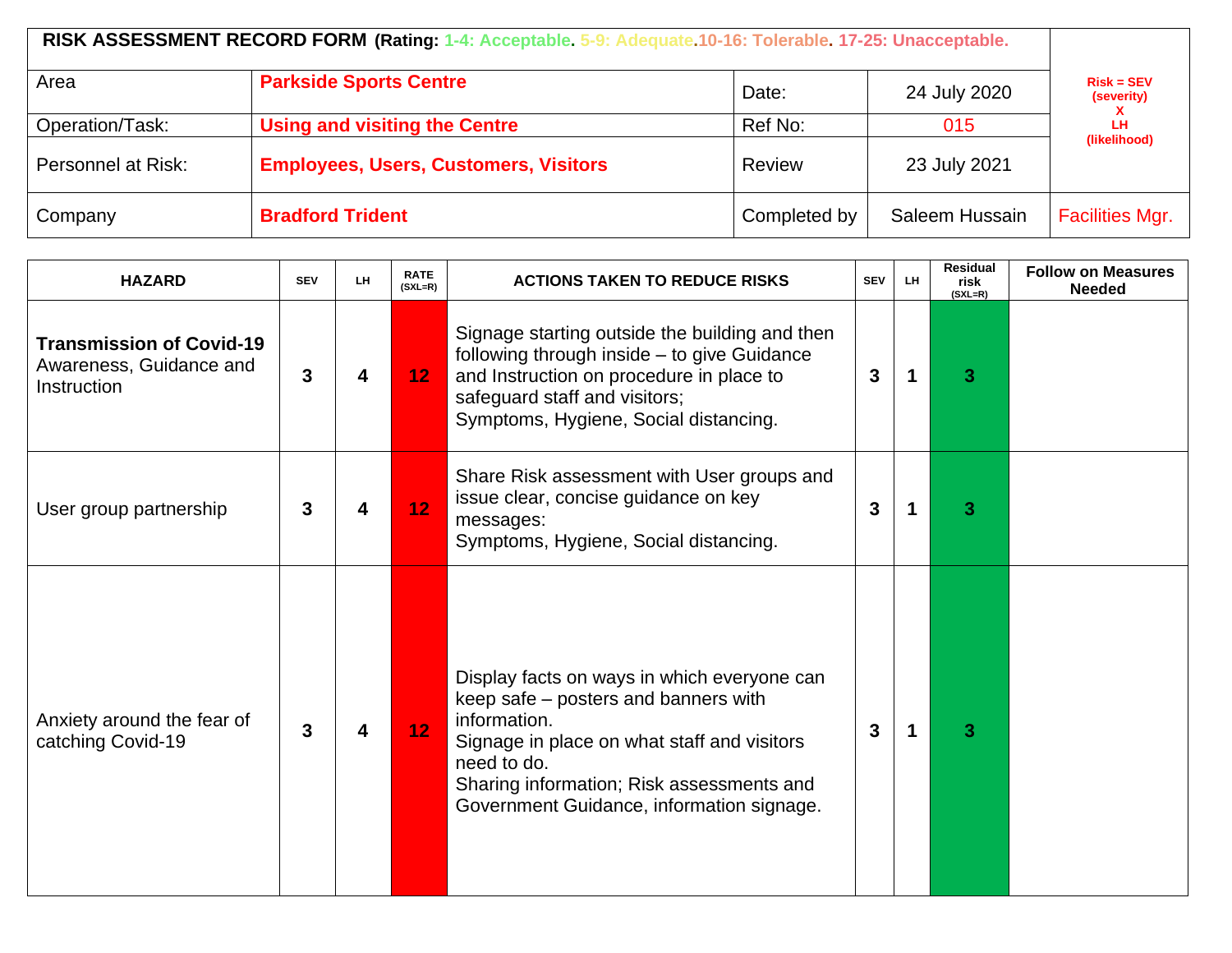| Area               | <b>Parkside Sports Centre</b>                | Date:        | $Risk = SEV$        |                        |  |
|--------------------|----------------------------------------------|--------------|---------------------|------------------------|--|
| Operation/Task:    | <b>Using and visiting the Centre</b>         | Ref No:      | 24 July 2020<br>015 | (severity)<br>LН       |  |
| Personnel at Risk: | <b>Employees, Users, Customers, Visitors</b> | Review       | 23 July 2021        | (likelihood)           |  |
| Company            | <b>Bradford Trident</b>                      | Completed by | Saleem Hussain      | <b>Facilities Mgr.</b> |  |

| <b>HAZARD</b>                   | <b>SEV</b> | LH. | <b>RATE</b><br>$(SXL=R)$ | <b>ACTIONS TAKEN TO REDUCE RISKS</b>                                                                                                                                                                                                                                                                                                                                                                                                                                                                                                                                                                                                                                                                                                                                                                              | <b>SEV</b> | LH. | <b>Residual</b><br>risk<br>$(SXL=R)$ | <b>Follow on Measures</b><br><b>Needed</b> |
|---------------------------------|------------|-----|--------------------------|-------------------------------------------------------------------------------------------------------------------------------------------------------------------------------------------------------------------------------------------------------------------------------------------------------------------------------------------------------------------------------------------------------------------------------------------------------------------------------------------------------------------------------------------------------------------------------------------------------------------------------------------------------------------------------------------------------------------------------------------------------------------------------------------------------------------|------------|-----|--------------------------------------|--------------------------------------------|
| <b>Transmission of Covid-19</b> | 3          | 4   | 12 <sub>2</sub>          | All staff, User groups, customers, visitors to<br>follow guidance/instructions on;<br>Symptoms, Hygiene, Social distancing.<br>(detailed posters around site).<br>Symptoms;<br>Self-isolate and seek NHS guidance if;<br>You have any symptoms of coronavirus (a high<br>temperature, a new continuous cough or a loss<br>of your sense of smell or taste).<br>You've tested positive for coronavirus.<br>You live with someone who has coronavirus<br>symptoms.<br>Hygiene;<br>Wash your hands often, for at least 20 seconds<br>with soap and then thoroughly dry hands.<br>Avoid touching your face, eyes, nose, mouth.<br>Cover your Cough/Sneeze with Tissue/Elbow.<br>Social distancing;<br>Keep your distance.<br>2m apart where possible.<br>One side of corridor when passing someone.<br>No handshakes. | 3          |     | 3                                    |                                            |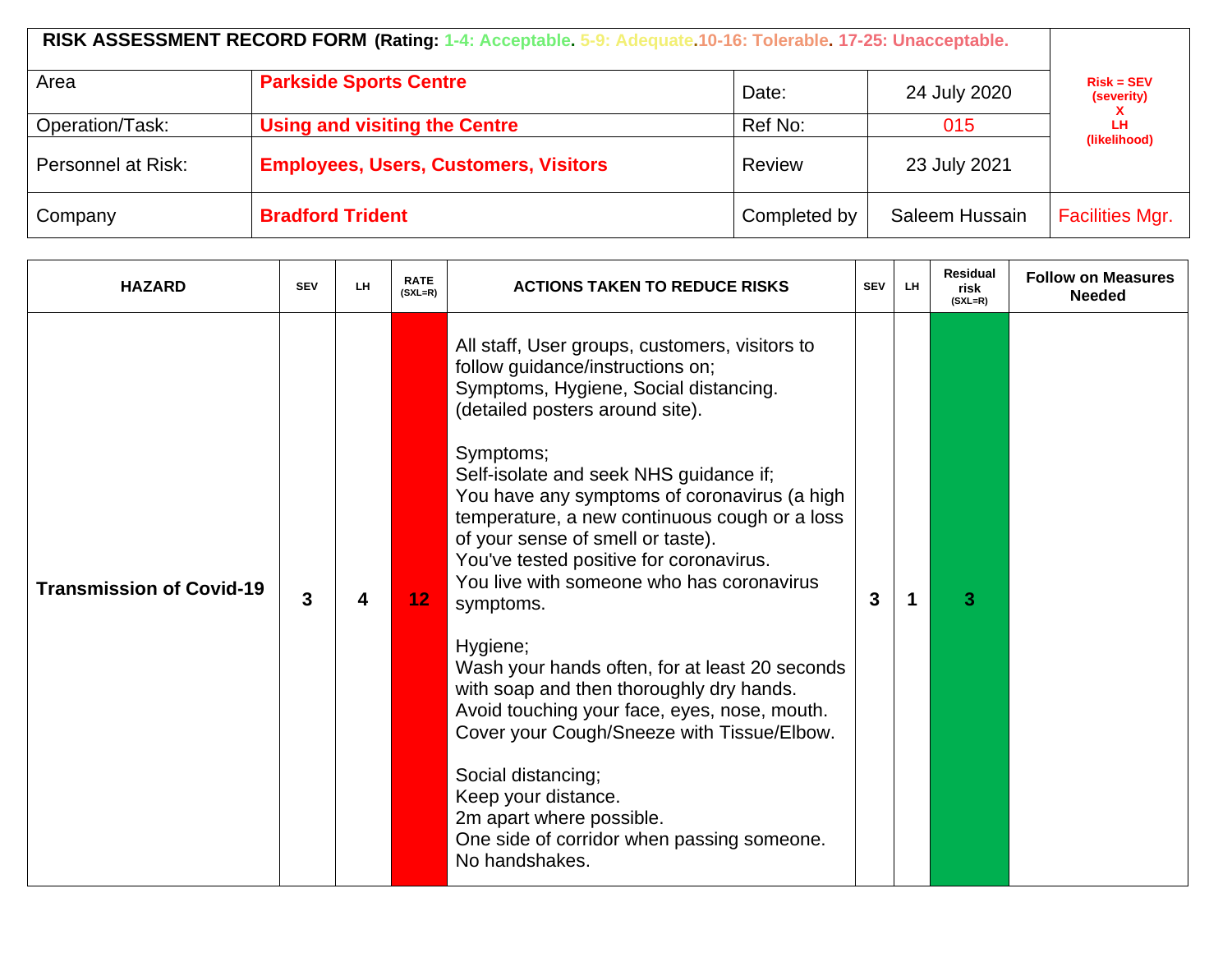| RISK ASSESSMENT RECORD FORM (Rating: 1-4: Acceptable. 5-9: Adequate. 10-16: Tolerable. 17-25: Unacceptable. |                                                                                      |               |                |                                                  |
|-------------------------------------------------------------------------------------------------------------|--------------------------------------------------------------------------------------|---------------|----------------|--------------------------------------------------|
| Area                                                                                                        | <b>Parkside Sports Centre</b>                                                        | Date:         | 24 July 2020   | $Risk = SEV$<br>(severity)<br>LН<br>(likelihood) |
| Operation/Task:                                                                                             | <b>Using and visiting the Centre</b><br><b>Employees, Users, Customers, Visitors</b> | Ref No:       | 015            |                                                  |
| Personnel at Risk:                                                                                          |                                                                                      | <b>Review</b> | 23 July 2021   |                                                  |
| Company                                                                                                     | <b>Bradford Trident</b>                                                              | Completed by  | Saleem Hussain | <b>Facilities Mgr.</b>                           |

# **Team sports at Parkside Sports Centre can restart when each sport's national governing body has published a government-approved action plan and related guidance on playing safely (indoors).**

### **Football;**

<http://www.thefa.com/news/2020/jul/17/grassroots-guidance-for-competitive-football-restart-in-england-170720>

Indoor football and Futsal is not permitted. We will look to work with indoor facility providers to develop appropriate guidance for indoor formats as soon as possible.

#### **Basketball;**

<https://www.basketballengland.co.uk/news/basketball-england-launch-return-to-play-guidance/>

We are currently at LEVEL 3; Outdoor courts; Indoor courts for Elite Athletes Only.

## **Netball;**

<https://www.englandnetball.co.uk/about/covid-19-support/community-netball-roadmap/>

We are currently in stage 2 of the fitness phase, with small groups of 6 allowed to meet (2m apart) in quiet areas for netball fitnessbased activity.

### **Volleyball;**

<https://www.volleyballengland.org/news/article/6120/return-to-volleyball-what-happens>

Volleyball England must now submit detailed safety plans to the Government before our sport can be allowed to restart.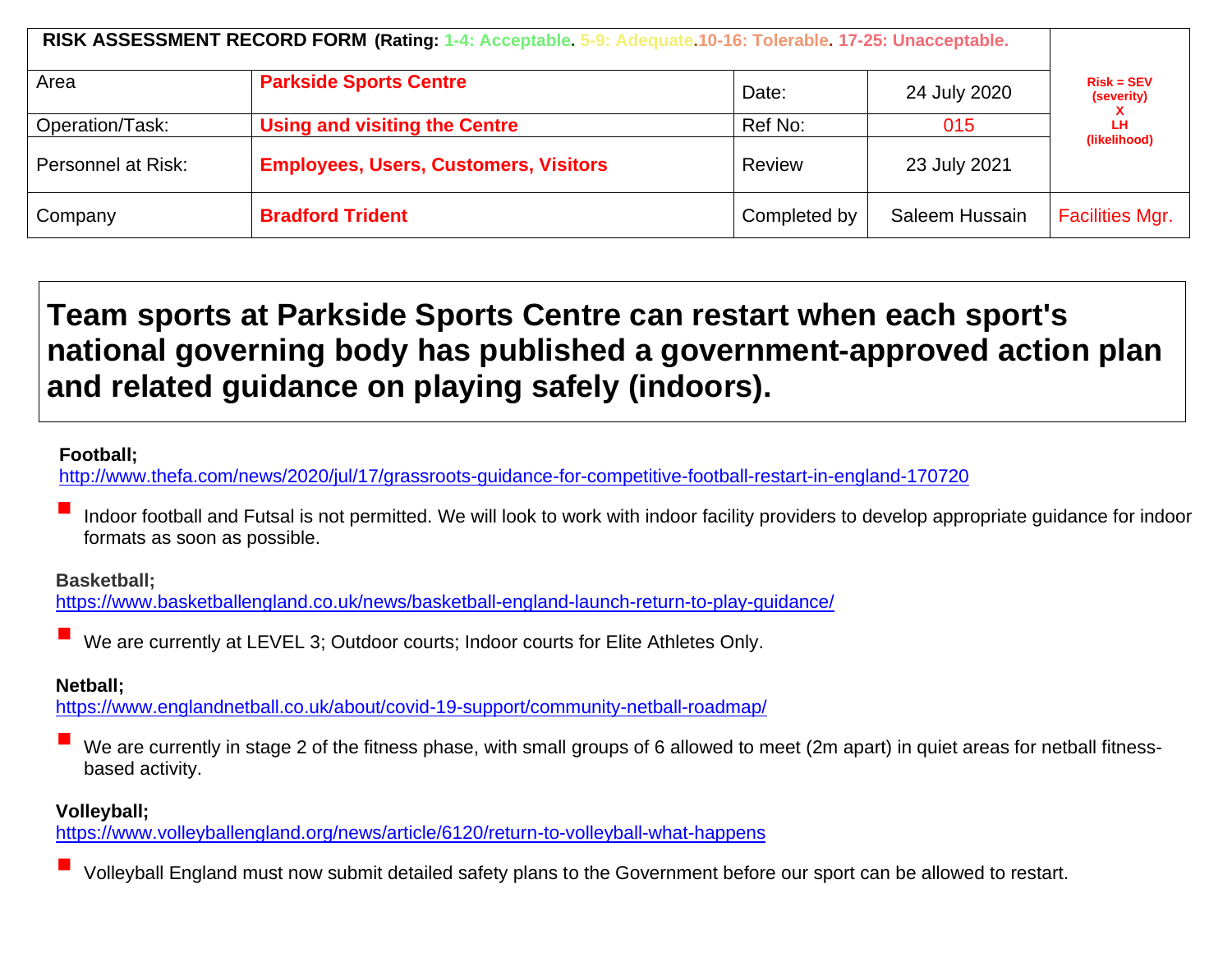| RISK ASSESSMENT RECORD FORM (Rating: 1-4: Acceptable. 5-9: Adequate. 10-16: Tolerable. 17-25: Unacceptable. |                                                                                      |               |                |                                                  |
|-------------------------------------------------------------------------------------------------------------|--------------------------------------------------------------------------------------|---------------|----------------|--------------------------------------------------|
| Area                                                                                                        | <b>Parkside Sports Centre</b>                                                        | Date:         | 24 July 2020   | $Risk = SEV$<br>(severity)<br>LН<br>(likelihood) |
| Operation/Task:                                                                                             | <b>Using and visiting the Centre</b><br><b>Employees, Users, Customers, Visitors</b> | Ref No:       | 015            |                                                  |
| Personnel at Risk:                                                                                          |                                                                                      | <b>Review</b> | 23 July 2021   |                                                  |
| Company                                                                                                     | <b>Bradford Trident</b>                                                              | Completed by  | Saleem Hussain | <b>Facilities Mgr.</b>                           |

# **Team sports at Parkside Sports Centre can restart when each sport's national governing body has published a government-approved action plan and related guidance on playing safely (indoors).**

### **Badminton;**

<https://www.badmintonengland.co.uk/media/8869/rtp-player-v3.pdf>

Indoors play allowed • Singles between households • Doubles from same households • Restricted coaching • No formal competitions

### **Cricket;**

[https://resources.ecb.co.uk/ecb/document/2020/07/14/9efea5cb-bf48-4320-a9cf-](https://resources.ecb.co.uk/ecb/document/2020/07/14/9efea5cb-bf48-4320-a9cf-9339d26e4b1e/ECB_return_to_cricket_plan_for_step_4_July_2020.pdf)[9339d26e4b1e/ECB\\_return\\_to\\_cricket\\_plan\\_for\\_step\\_4\\_July\\_2020.pdf](https://resources.ecb.co.uk/ecb/document/2020/07/14/9efea5cb-bf48-4320-a9cf-9339d26e4b1e/ECB_return_to_cricket_plan_for_step_4_July_2020.pdf)

Cricket activity must take place outdoors only.

### **Aerobics;**

<https://emduk.org/outdoor-exercise-in-england-full-guidance/>

The class must be delivered in line with the quidance for organising outdoor sport and physical activity events, In this context, 'events' are classed as instructed delivery of physical activity in a group setting by a qualified and competent instructor. Examples include group exercise classes such as dance fitness, group personal training, HIIT, boot camps, yoga and Pilates.